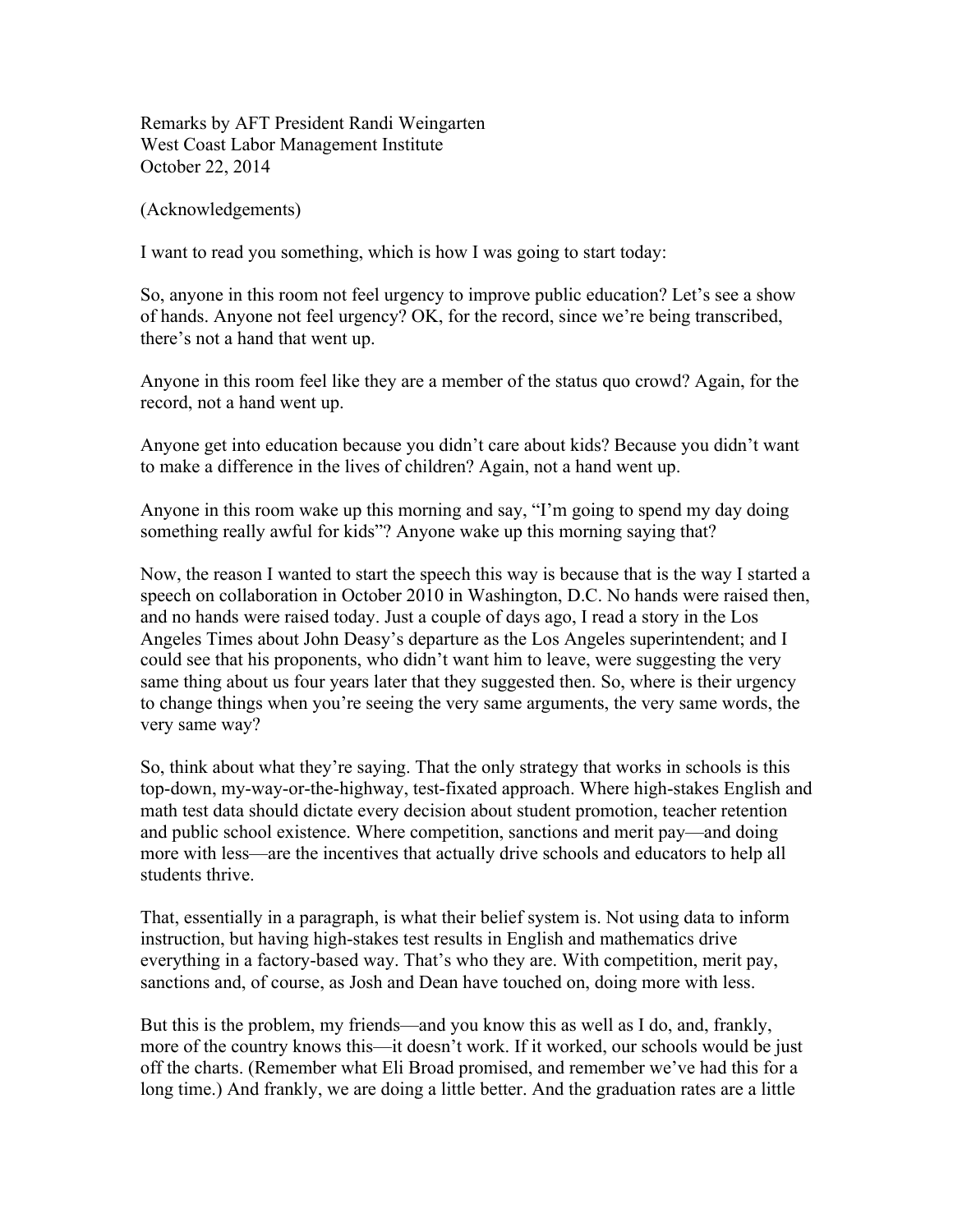better. But the time that we most decreased the achievement gap was in the 60s and the 70s, at the start of ESEA, with the funding that LBJ and others gave us for and to attack poverty. And now, you know as well as I do, that everybody in this room, anything that is thrown at you, you will try to figure it out. So, it's no surprise that things are inching along, even with the wrong strategies.

But the bottom line is this: We in this room know a different way. Instead of austerity, instead of privatization, instead of deprofessionalization, we can actually invest in public education. What a concept. We can actually, as Dean said, support and improve teaching and learning, and teaching and learning environments. And we can actually address poverty. And, I would argue to you, it all starts with collaboration.

To me that means building trust and capacity around the shared mission of helping all our kids reach their God-given potential. You know this as well as I do, in some ways maybe better. Every single day, we are being asked to help prepare all kids, not just some kids, for their futures. Our economy is changing quickly, our student population is more diverse, our school system is more segregated, poverty is on the rise, resources in many states are scarce; and two-thirds of what affects student achievement happens outside of the classroom.

Yet even with all of these challenges, we know what we need to do. We can reclaim the promise of public education if we invest in strong neighborhood public schools that are safe, collaborative and welcoming environments for students, for parents, for educators and the broader community. Schools where teachers and school staff are well-prepared, well-supported, have manageable class sizes and time to collaborate. Schools with rigorous standards aligned to an engaging curriculum that focuses on teaching and learning, not on testing, and that includes art and music and civics and the sciences where all kids' instructional needs are met. Schools with multiple pathways to graduation. Schools with evaluation systems that are not about sorting and firing but are about teaching and learning. And schools with wraparound services to address our children's social, emotional and health needs. And we can reclaim the promise of public education if we work with community.

Parents are asking us to do this. In fact, they're begging us to do this. They want their kids, our kids, to be prepared for the workplace for today and tomorrow. They know there are no factory jobs. They're saying "help our kids, so they can be the problem solvers for today and tomorrow; help them be critical thinkers." They're saying the same thing we're saying, frankly, in teachers' lounges. They don't want kids to just be prepared to take a bubble-test. They're even saying this in poll after poll after poll. How negative parents are about testing. They know that rote memorization isn't the way to learn, and it snuffs out the joy and creativity of teaching and learning.

They're asking us to transform our schools for the 21st century. And frankly, they trust us to do it. The American public, particularly parents, want great neighborhood public schools; and they love their teachers. The PDK/Gallop poll that came out a few weeks ago said that 64 percent of the Americans trust their teachers. And when the new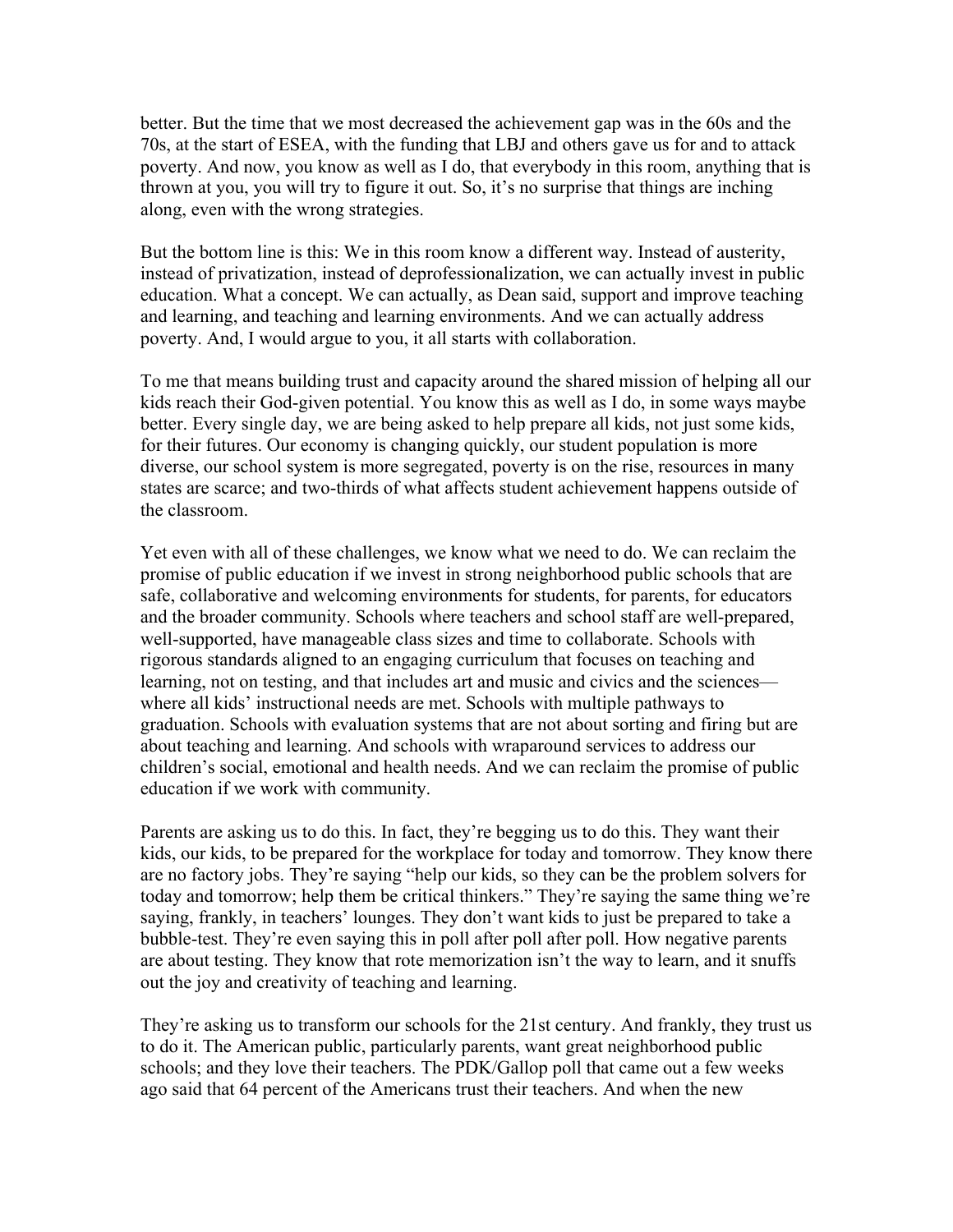Democrats for Public Education group polled parents, that number went up to 91 percent for public school parents.

We know, you in this room, we know we have a great responsibility. And we know we have learned a lot about how to help all kids succeed. That list that I just read in terms of how you reclaim the promise of public education—it is based in research and in common sense. So, the question in this room for us is not whether, it's how. And that's our mission, and that's our passion.

And that's why I start with collaboration. Collaboration is not, as I said before, a silver bullet, but it is an essential tool that builds a culture of trust. It's a way to engender collective responsibility. It builds public confidence in what we're doing. And these days I tend to use to T words: trust, time, teamwork, tools, transparency, tenacity and, most important, trying. Because, if we don't build a culture of trust so we can try new things, or try different things, how will we ever succeed? How will we ever sustain? How will we ever scale up?

And we took—frankly, we stole, we asked their permission—the notion of solutiondriven unionism right from ABC, where their mantra is: We work to solve problems not to win arguments. That's the essence of collaboration. And as I said earlier, you see that transformative effect by seeing that this is the culture that superintendent after superintendent, and union leader after union leader, have not just grumbled about but actually made better and better. Generation to generation. And what do you see in results? A graduation rate that has remained close to 90 percent for the past four years. And instead of demoralization, there's tremendously high morale in the schools in this district.

We've seen that internationally, as well. Look at the Organization for Economic Cooperation and Development (the meeting I was supposed to be at this week); their TALIS survey shows that countries that are consistently high-performing are those in which everyone works to create a collaborative culture in schools.

Tony Bryk, Greg Anrig, Saul Rubenstein—all say the same thing. This is what the research says; this is what common sense says. And yet, we've got the my-way-or-thehighway approach that dominates the narrative.

So, maybe someday, someone will show me an example of how an autocratic, hierarchical, my-way-or-the-highway approach works over the long term for transformational change. I've been in this work since 1985. You do the math; I'm not a math teacher. I have never seen that work, over the long term, for obvious reasons.

And frankly, there's a huge opportunity now, given what just happened up the street with LAUSD. And with the superintendent's resignation. Now, I like John Deasy, he's a longtime personal friend, but frankly, John, who relied so strongly on funding from the philanthropic community, was serving two masters. The likes of the Eli Broads and the Waltons, their interests and their ideologies, and then a real elected school board who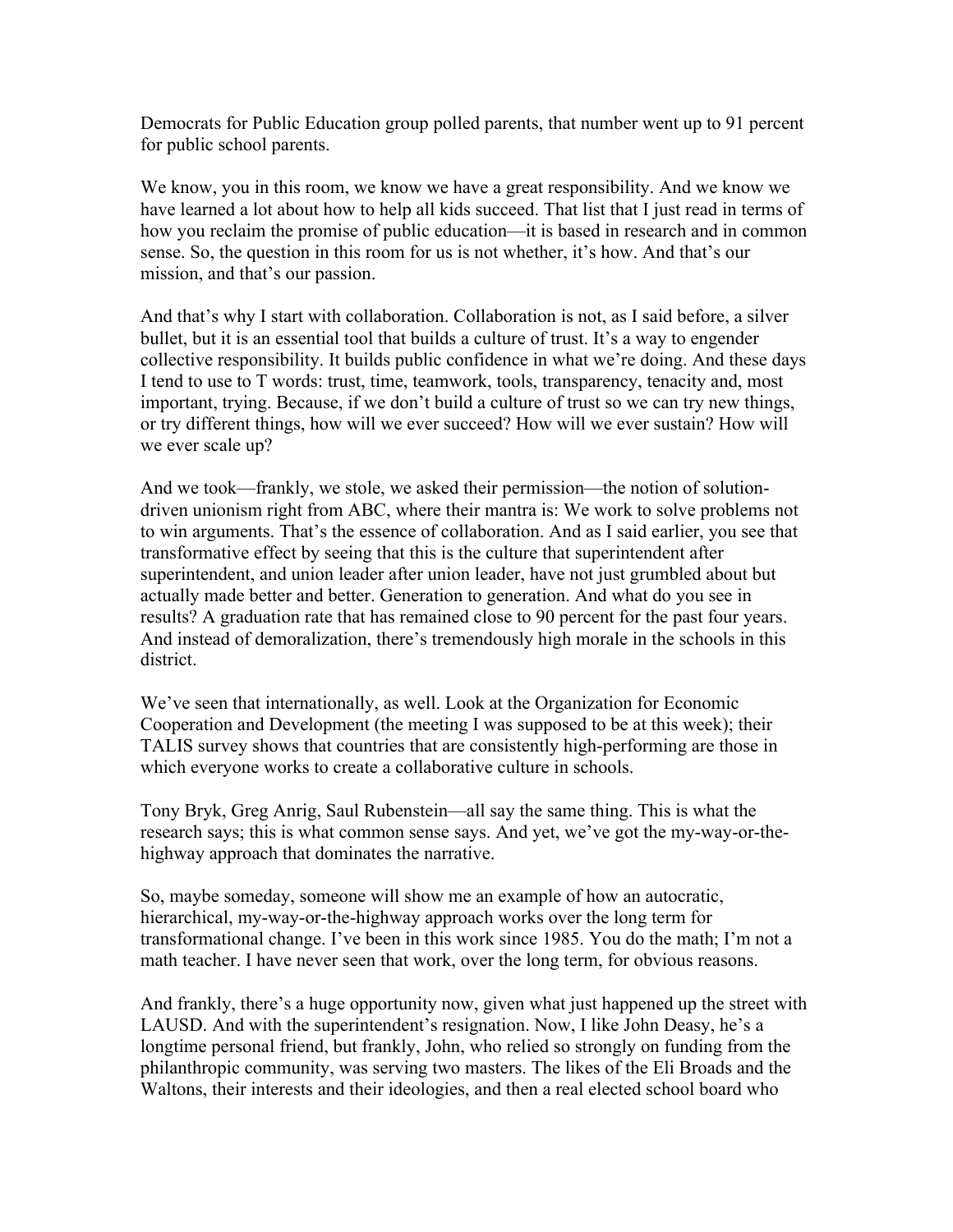believed that they were representing kids and community, and who had the confidence of the community.

But ultimately, his undoing, was something we see in school districts across the country. A refusal to deeply work with those closest to the classroom. As the Los Angeles Times editorial noted, "he failed to give teachers a voice."

And this "us-versus-them" mentality is nothing new. For two decades, we've been fighting the likes of Michelle Rhee, Joel Klein and Cami Anderson, and their politics of division continues to dominate the discourse about our nation's schools.

And frankly—and this will be the only political note I will make—if Marshall Tuck is elected as state superintendent of the state of California, that's the way he's going too. He's told you that. He just yesterday said and tweeted how "great it is to have Michelle Rhee's support." And Tom Torlakson is an educator through and through, who has worked his entire career to create collaborative models around public education.

At the very same time, think about what's happening in California. One of our colleagues from California said it. This year there are no furloughs. Think about the "noaccountability" systems, the holding off on the testing, the not buying into Race to the Top, the resources that have come. Think about the changes that have happened since Jerry Brown and Tom Torlakson have been here. Think about it.

Think about it. Because what they've done tried to figure out how to work with us, instead of pointing fingers. They don't believe there are only two speeds for teachers: miracle worker or complete failure. They know, and we know, teachers want to share. Teachers want to collaborate, to work together. So that's why I've never gotten the myway-or-the-highway routine, because, if you know that about teachers, why wouldn't you give us a seat at the table?

Maybe because collaboration is hard, and it does little to turn individuals into heroes or superstars. Instead, it's quietly, slowly and steadily turning foes into allies with one aim—partnering for student success. Maybe it's because our work is so complex, it doesn't give you an easy scapegoat, because it's hard to scapegoat those who are really the partners. It's hard to blame those who are really the partners. But whatever it is, the John Wayne attitude may play well in an old Hollywood movie, but it doesn't play well in our schools. Because, here's the secret: If you want to go fast, go alone. And as you see from all your different charts here, if you want to go far, even in a bicycle race, you go together. And we want to go far.

And the big question I want to leave you with, my friends, is how do we scale up and sustain what's working? Because we can't just have it in ABC, or Culver City, or Lawrence, Mass.

So, number one, we need resources to scale up. Yet, as we've learned from a new report from the Center for Budget and Policy Priorities, at least 30 states are funding education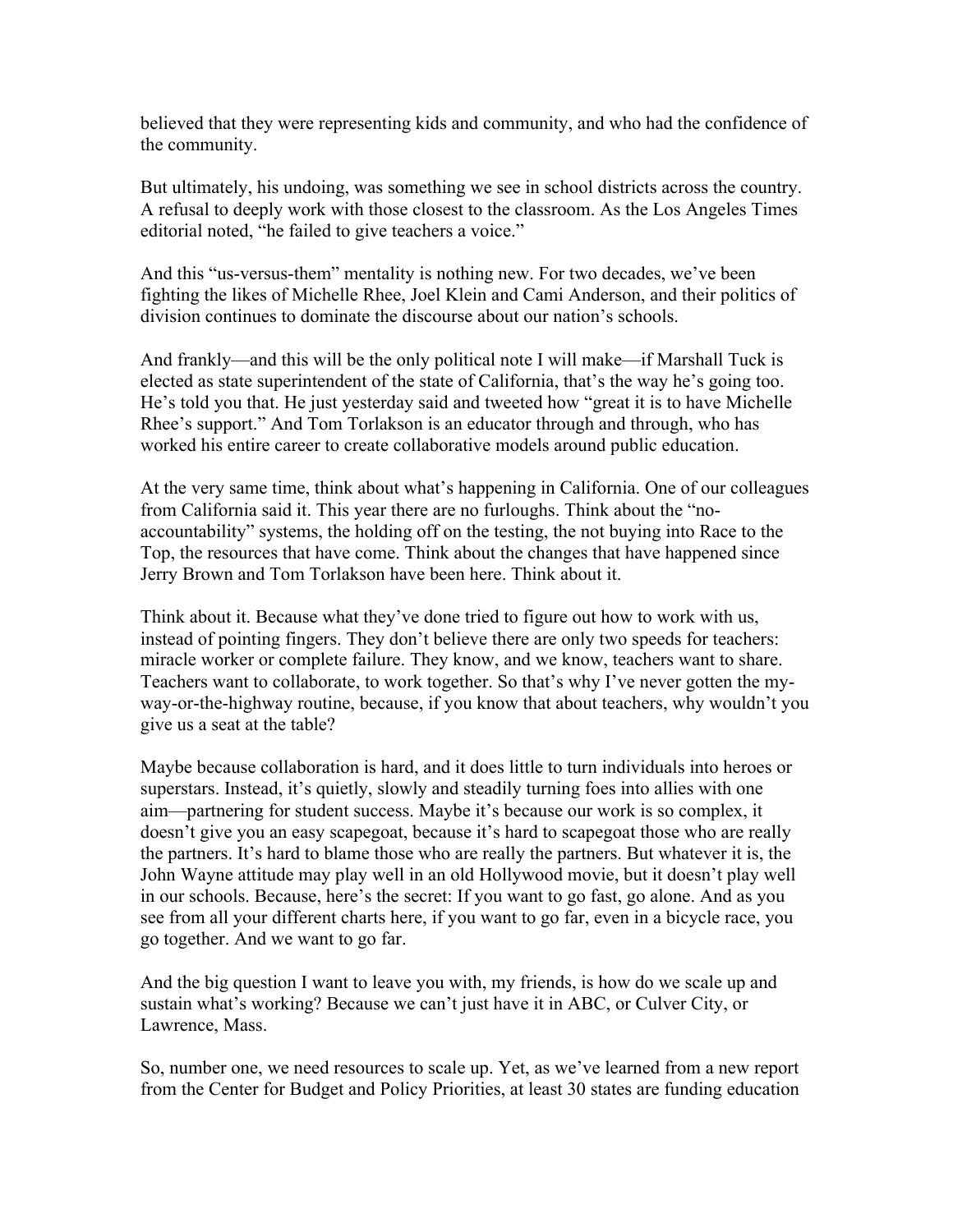at a lower level than before the recession. At least 30 states, right now, this week, are funding education at a lower level than in the Great Recession. In fact, there was an article in the New York Times that said there are actually about 350,000 fewer education jobs than there should be (per the population) and given what we need for kids. When state funding accounts for 46 percent of the average state's budget, that's a major deficit that needs to be addressed. That's the equity question, because we are the only country in the world, in the OECD nations, that give the kids that need the most, the least. Every other country that is part of the OECD actually, at least, gives kids the same. So, we need resources to scale up.

And second, we need collaboration to sustain. Collaboration is the vehicle that creates trust. It's the vehicle that enables risk. It's the vehicle that enables shared responsibility; it's the vehicle that has all our backs as opposed to throwing us under the bus, or under the bicycle. And it's the vehicle that gives parents confidence in our public schools and our public institutions.

I love the story I heard in the last few days about Culver City. Prior to the partnership, the relationship was adversarial, and characterized by pervasive distrust. The district criticized the union regularly, even making personalized attacks on union leaders. And now, the superintendent and the union have made a commitment to "not let each other fail." Morale is on the rise, the community is together, anti-union voices are quieting. And the sense of shared mission is rippling out.

You see the same thing in New York City, when every time there is an issue, Michael Mulgrew (the union president) and the superintendent are working together, on the phone. Someone from the school district said to me, "With the union and management not fighting anymore, we're seeing real promise." That's the promise of collaboration.

I'm going to leave you with one more thing. We do complex work. You know that. You do that every day. It's not simply educating one child; we educate generations and generations of children. We educate thousands of children, all of whom are very, very special and, quite frankly, all of whom are really different, with really different needs.

So, does anyone in this room really think that we have all of the knowledge, and all of the information, and all the ways of acting that will help every single child in our jurisdictions to be prepared for their lives and for their futures? Do any of us, individually, have all that reposed in our minds or in our hearts? And if we don't, who are we going to work with to get this done?

And to my colleagues on the management side, I say to you, are the people in classrooms really going to work with any of us after they've just been screamed at? After we've just told them what pieces of you-know-what somebody thinks they are? After we've just told them, like on the cover of Time magazine so many years ago, "they're like mere dust that should be swept up"? You know the answer to that.

And to my friends, colleagues, and my sisters and brothers on the union side, is a